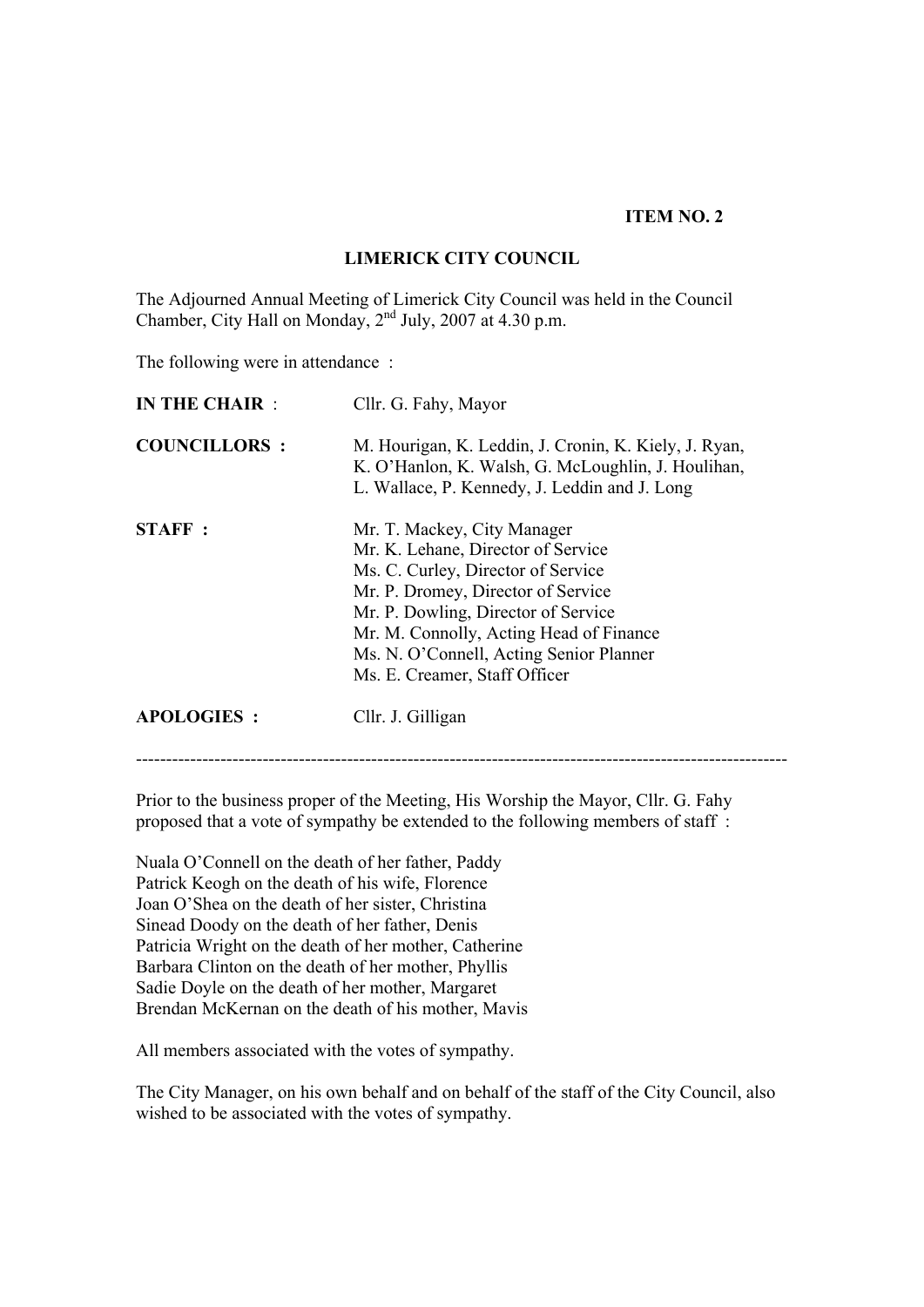# **STATUTORY BUSINESS**

# **3. MEETINGS OF CITY COUNCIL**

It was proposed by Cllr. Kiely, seconded by Cllr. Hourigan and unanimously agreed to fix meetings of City Council for twelve months as per schedule circulated to members.

#### **4. TO APPOINT NINE MEMBERS OF THE COUNCIL, INCLUDING THE MAYOR EX OFFICIO, TO THE BOARD OF THE MARKET TRUSTEES**

It was proposed by Cllr. Kiely, seconded by Cllr. Hourigan and unanimously agreed to appoint the following nine members of the Council including the Mayor ex officio, to the Board of the Market Trustees :

Cllr. G. Fahy (ex officio), Cllr. M. Byrne, Cllr. K. Kiely, Cllr. M. Hourigan, Cllr. J. Gilligan, Cllr. L. Wallace, Cllr. G. McLoughlin, Cllr. K. Walsh and Cllr. J. Houlihan.

#### **5. TO APPOINT TWO MEMBERS FROM THE ELECTED TRUSTEES TO SIT ON THE MANAGEMENT COMMITTEE OF THE MARKET TRUSTEES**

It was proposed by Cllr. Kiely, seconded by Cllr. Hourigan and unanimously agreed to appoint the following two members from the Elected Trustees to sit on the Management Committee of the Market Trustees :

Cllr. J. Gilligan and Cllr. K. Walsh

# **6. TO APPOINT THE MAYOR EX OFFICIO TO THE EU OPERATIONAL COMMITTEE**

It was proposed by Cllr. Kiely, seconded by Cllr. Hourigan and unanimously agreed to appoint the Mayor Cllr. G. Fahy to the EU Operational Committee.

#### **7. TO APPOINT FIVE MEMBERS OF THE COUNCIL, INCLUDING THE MAYOR EX OFFICIO, TO THE BOARD OF GOVERNORS OF ST. JOHN'S HOSPITAL**

It was proposed by Cllr. Kiely, seconded by Cllr. Hourigan and unanimously agreed to appoint the following five members of the Council, including the Mayor ex officio, to the Board of Governors of St. John's Hospital :

Cllr. G. Fahy (ex officio), Cllr. K. O'Hanlon, Cllr. G. McLoughlin, Cllr. K. Kiely and Cllr. K. Walsh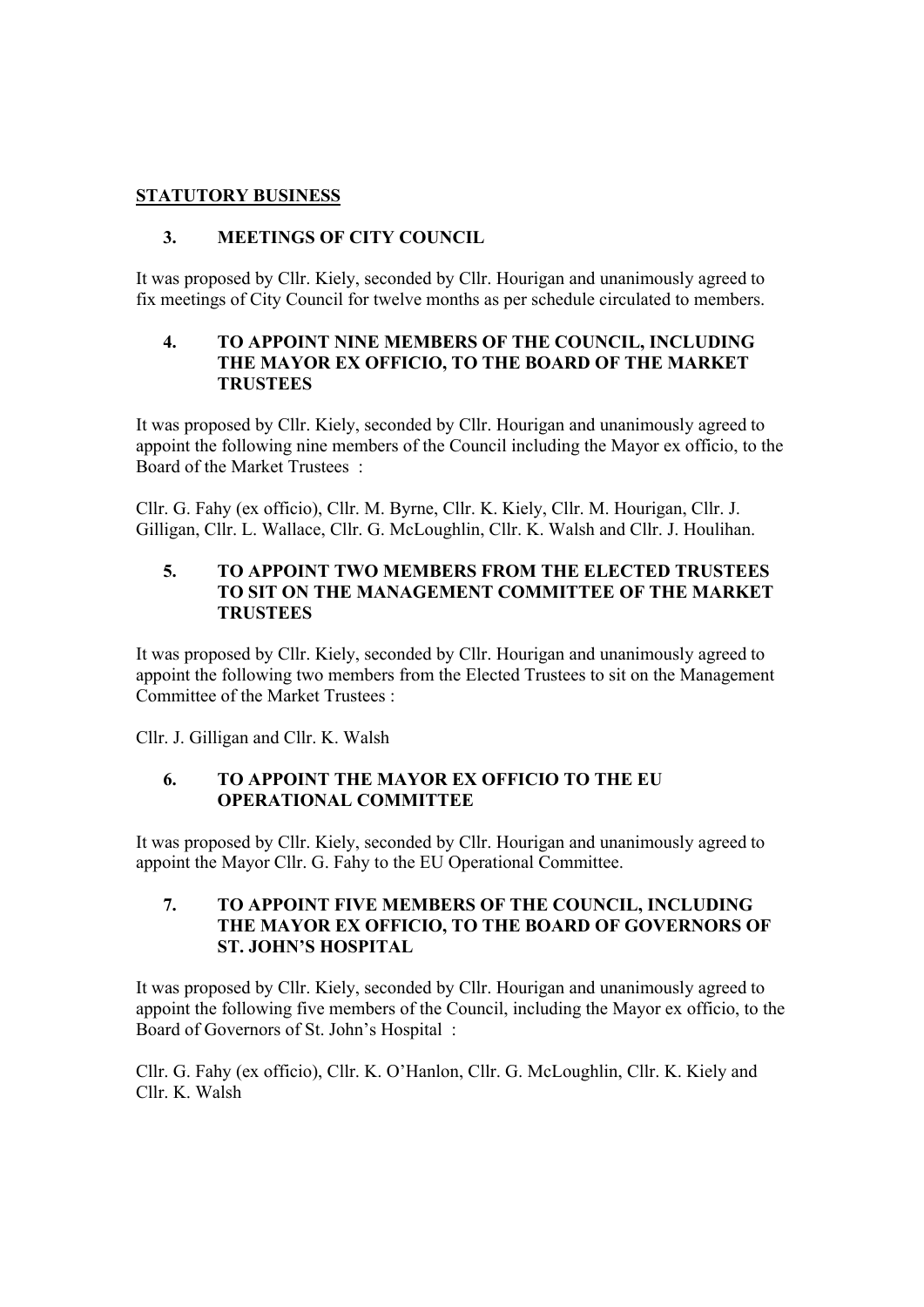### **ORDINARY BUSINESS**

### **1. MINUTES**

On the proposition of Cllr. Kiely, seconded by Cllr. Long it was unanimously agreed :

"That the Minutes of Monthly Meeting of Limerick City Council held on  $28<sup>th</sup>$  May, 2007, copies of which were circulated, be and the same are hereby confirmed".

### 1 (a) **RECOMMENDATION, SPECIAL MEETING OF LIMERICK CITY COUNCIL (IN PROTOCOL COMMITTEE) HELD ON 25TH JUNE, 2007**

Submitted the following Recommendation, Special Meeting of Limerick City Council (in Protocol Committee) held on  $25<sup>th</sup>$  June, 2007, which was adopted unanimously on the proposition of Cllr. Walsh, seconded by Cllr. J. Leddin :

"That the decision of the City Council of the  $2<sup>nd</sup>$  May, 1918, to the effect that the name of Lord Dunraven be erased and struck off the Roll of Freemen of the City, be revoked".

Cllr. J. Leddin acknowledged the work done on the updating of the list of Freemen of the City by Mr. Matthew Potter.

Cllr. O'Hanlon said he was reluctant to go back on a decision made by the City Council of that time and said it should not become a precedent for future events. However, there is merit in revoking this decision and pointed out that extensive discussion had taken place on the matter.

#### **2. REPORT AND RECOMMENDATION, ENVIRONMENTAL STRATEGIC POLICY COMMITTEE MEETING HELD ON 5TH JUNE, 2007**

The Chairman's Report, Environmental Strategic Policy Committee Meeting held on 5<sup>th</sup> June, 2007, was noted.

Submitted the following Recommendation from the Environmental Strategic Policy Committee Meeting held on  $5<sup>th</sup>$  June, 2007 which was adopted unanimously on the proposition of Cllr. McLoughlin, seconded by Cllr. Kiely :

"That the compliments of the Environmental Strategic Policy Committee would be extended to Limerick City Council on the new Library in Moyross"

Cllr. Ryan expressed concern at brown effluent flowing in the river outside Clohessy's Bar on the Dock Road towards the Shannon Bridge and was informed by the Director of Service (Transportation and Infrastructure) that he was not aware of any issue in relation to discharge into the river however, he agreed to examine and to report back to Cllr. Ryan.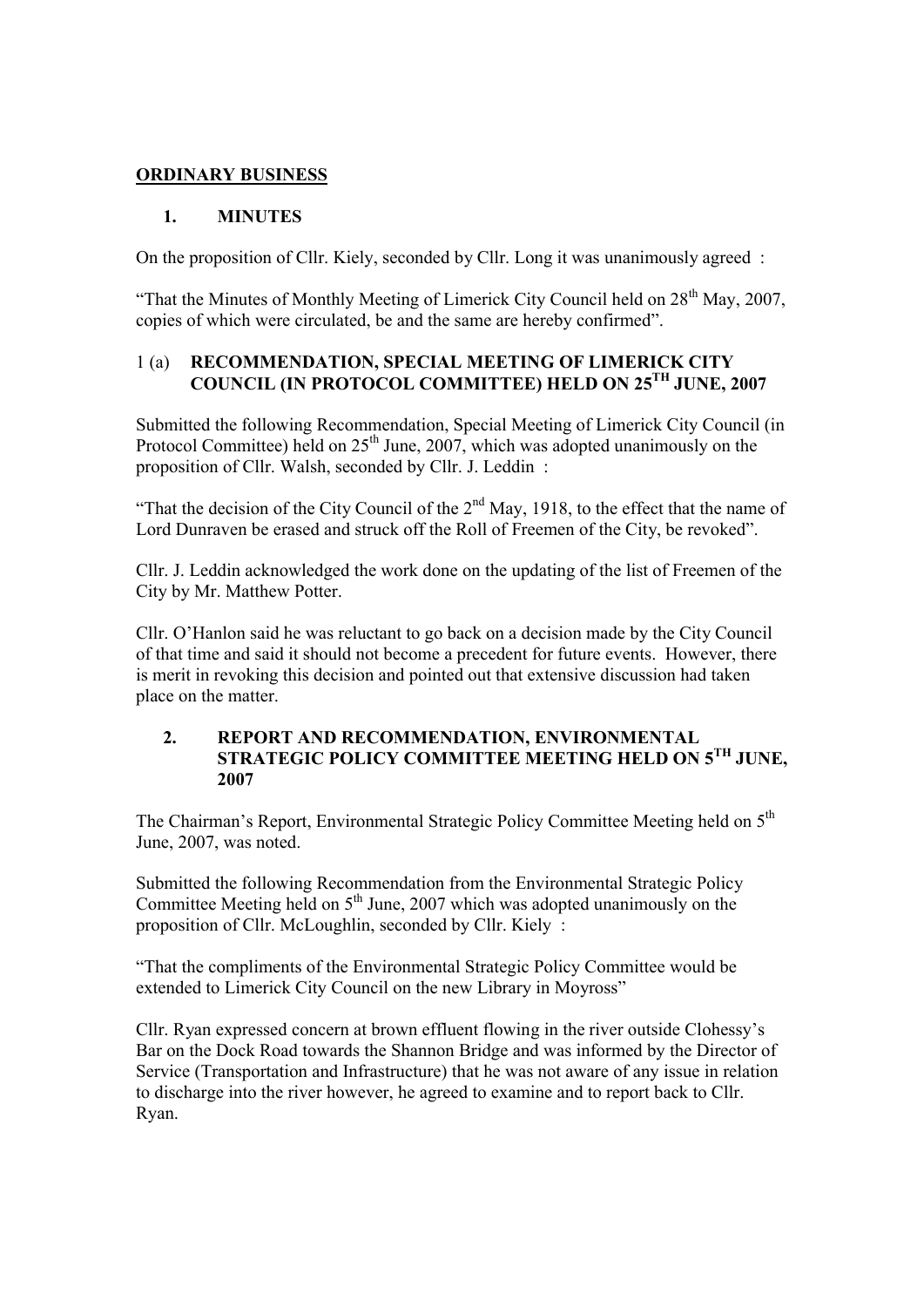In reply to Cllr. Kennedy, the Director of Service (Environment) confirmed that the railings around Arthur's Quay Park are being removed however, the City Council intend selling them.

Cllr. Hourigan complimented all concerned on the City Centre Strategy and suggested that the Derelict Sites Act be implemented more and that levies be introduced.

Cllr. Cronin agreed with Cllr. Hourigan and asked for a definition of a Derelict Site.

In reply, the Director of Service (Environment) stated that there is a legal definition for Derelict Site which she will supply to Cllr. Hourigan and agreed to issue a report to him on levies for derelict sites. She pointed out that the Property Management Department have now taken over the administration of the derelict sites.

In reply to Cllr. Cronin, the Director of Service (Environment) stated that final approval for the funding was only received this year from the Department for Shelbourne Park. The City Council are presently in discussions with the Contractor and it is hoped to commence the scheme this year.

In an effort to provide a better service to the public, Cllr. Cronin suggested that the Park Road Depot, the Museum, Art Gallery and the Libraries should extend their opening hours to include Saturday and Sunday openings.

In reply, the Director of Service (Environment) said that the City Council are trying to relocate the Park Road Depot to another site within the city which could accommodate a full recycling centre. She agreed to examine his suggestion of extended opening hours.

Cllr. K. Leddin referred to machinery exiting a building site on the North Circular Road which is distributing mud along the road and clogging gullies and drains, in reply to which the Director of Service (Transportation and Infrastructure) agreed to examine the matter.

### **3. REPORT, CULTURAL AND SPORTING STRATEGIC POLICY COMMITTEE MEETING HELD ON 11TH JUNE, 2007.**

The Chairman's Report, Cultural and Sporting Strategic Policy Committee Meeting held on  $11<sup>th</sup>$  June, 2007, was noted.

Cllr. J. Leddin welcomed the completion of the Richard Harris statue. In reply, the Director of Service (Community and Enterprise) stated that confirmation was received today that the statue will be cast in bronze however, no date has yet been identified for its unveiling.

In reply to Cllrs. J. Leddin, O'Hanlon and McLoughlin, the Director of Service (Community and Enterprise) stated that the skateboard park is presently going through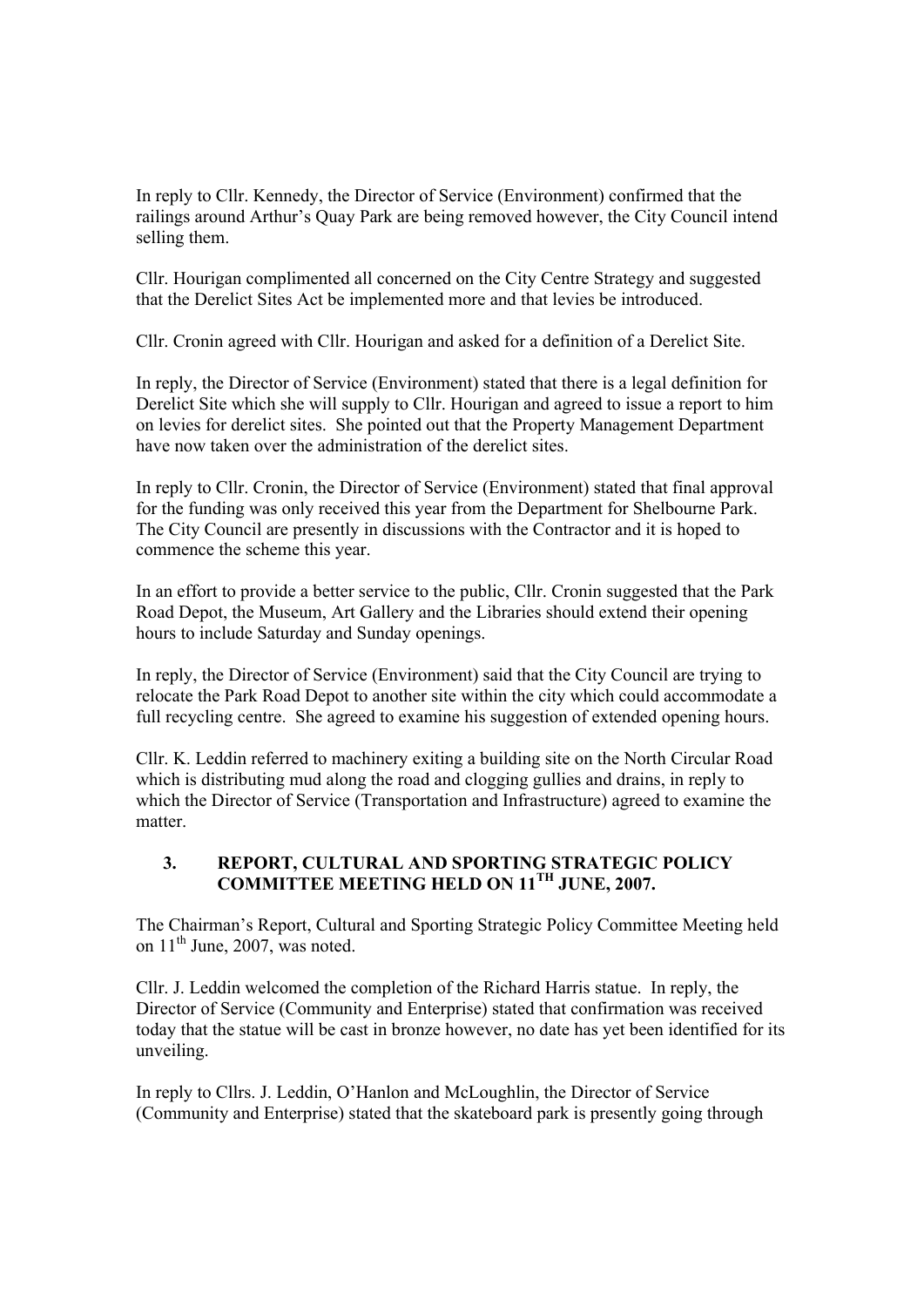Part 8 consultative process. The tender document has been prepared and enquiries have been made regarding the cost of a mobile skateboard park.

His Worship the Mayor, Cllr. Fahy added that he met with Representatives of the Skateboard Committee and he gave a commitment to them that he would meet with them again with the Director of Service.

In reply to Cllr. O'Hanlon, the City Manager stated that further work must be done on the Park Canal before opening same. It is hoped to open the Canal the same time as the bridge. He added that the issue regarding the basin of the canal has not yet been addressed.

Cllr. J. Leddin, supported by Cllr. K. Leddin, suggested that a Heritage and Conservation Officer be appointed.

In reply, the City Manager indicated that the City Council avail of people with expertise as and when needed. There may be a difficulty in appointing one person as they may not have full range of expertise. He added that conservation and heritage is taken very seriously by Limerick City Council.

In reply to Cllr. K. Leddin, the Director of Service (Community and Enterprise) stated that there will be a report before City Council on the LPYMA Grounds before the end of the year.  $665,000$  has been received from the Walled Towns Network and the City Council are presently tendering for Consultants.

Cllr. K. Leddin asked if there were any plans for the Belltable and was informed by the City Manager that Limerick City Council have agreed to purchase the Belltable building and the Belltable have agreed to purchase the old stone jug building. However, only when they are in a position to move will Limerick City Council examine future uses for the building.

#### **4. CORRESPONDENCE**

Submitted list of Tenders opened in respect of Conservation and Management Plan for Limerick City Walls.

# **5. FINANCIAL STATEMENT**

Submitted Financial Statement for the month of May, 2007, which was adopted unanimously on the proposition of Cllr. Kiely, seconded by Cllr. Walsh.

Cllr. Ryan asked for an explanation regarding  $68.1$ m overdrawn which puts us in a worse financial position than last year.

In reply, the City Manager stated that this relates to the Capital Account. A lot of work has been going on over the last number of years which is funded to a large extent by the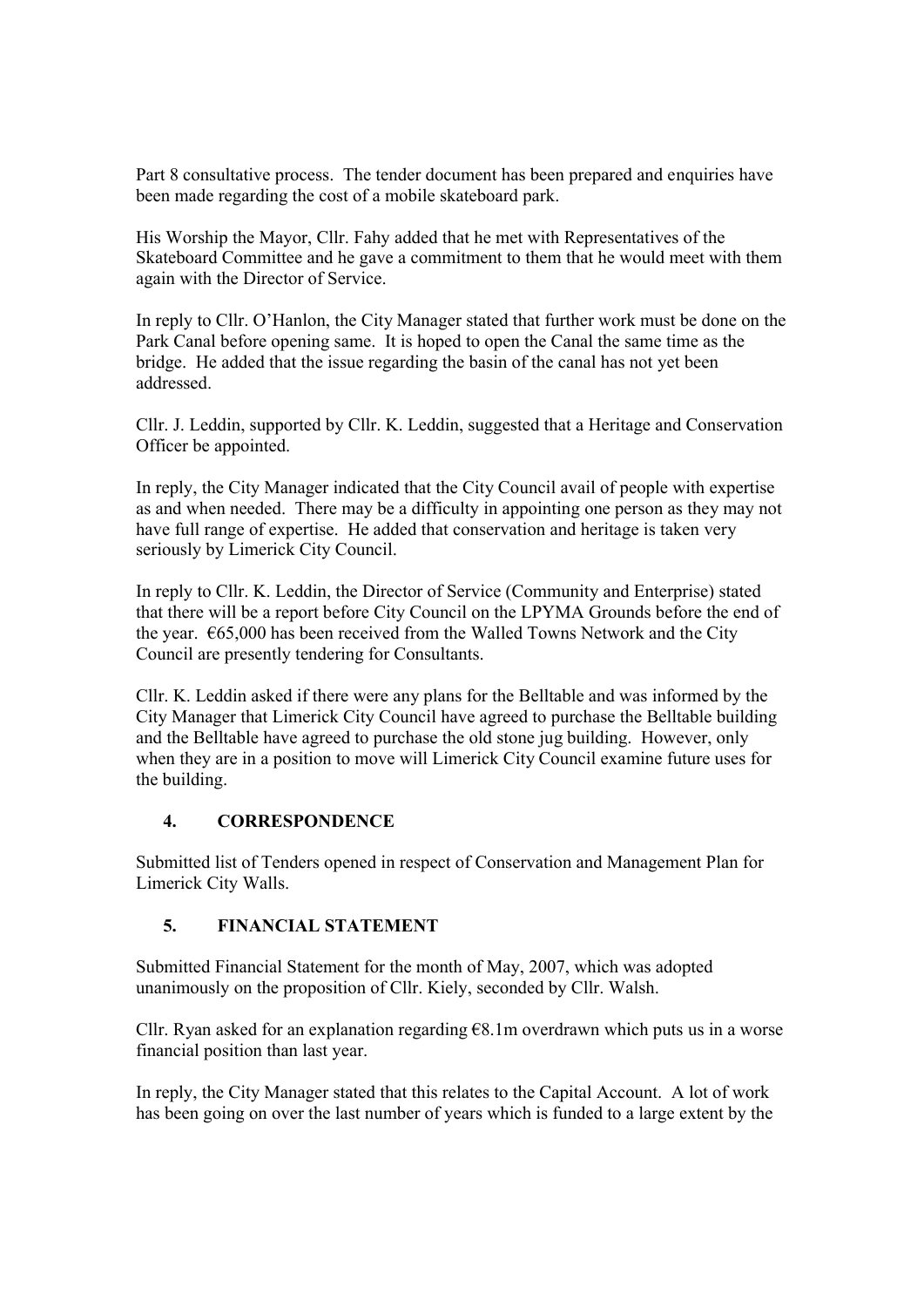Department of the Environment, Heritage and Local Government. The  $\epsilon$ 8.1m overdraft relates to delays in payment by the Department however, the City Council is pursuing these recoupments vigorously. Unfortunately, we are precluded from charging the interest on the overdraft to the Department. He added that full details on the financial situation will issue shortly in the Annual Financial Statement.

# **6. BORROWING BY WAY OF OVERDRAFT**

It was proposed by Cllr. Kiely, seconded by Cllr. Walsh and unanimously agreed to authorise the borrowing by way of overdraft for half year ended  $31<sup>st</sup>$  December, 2007. It is estimated that the Council's overdraft requirement during the half year ended  $31<sup>st</sup>$ December, 2007 will not exceed  $\epsilon$ 32,000,000.

The Acting Head of Finance indicated that it is not expected that the Council's overdraft will reach  $E32m$ , but this is based on worse case scenario as the penalties would be more severe if this overdraft facility was not in place.

# **7. DRAWDOWN OF A LOAN FROM HOUSING FINANCE AGENCY TO FUND THE MARGINAL CAPITAL COST OF WATER INFRASTRUCTURE PROJECTS**

It was proposed by Cllr. Kiely, seconded by Cllr. Walsh and unanimously agreed to approve the drawdown of a loan in the sum of  $65,000,000$  from the Housing Finance Agency to fund the Marginal Capital Cost of Water Infrastructure Projects.

# **8. DISPOSAL OF PROPERTY**

Submitted the following Disposal of Property in accordance with Notices already circulated under Section 183 of the Local Government Act, 2001 which were adopted unanimously on the proposition of Cllr. Kiely, seconded by Cllr. Walsh :

- (a) Disposal of strip of ground at rear of 6, Bawnmore Road, Roxboro Road, Limerick as per amended Drawing No. AG/1068 to George O'Riordan and Catherine O'Riordan.
- (b) Disposal of premises consisting of a plot of land 2.797 hectares situate at Barry's Field, Rathbane in the City of Limerick and outlined in red on Drawing No. AG/2057 to The Trustees of Carew Park AFC or its nominees.
- (c) Disposal of premises consisting of a plot of land 0.1418 hectares situate at Michael Street/Ellen Street/Patrick Street/Rutland Street/Bank Place in the City of Limerick and outlined in red on Drawing No. CPO/94 to Regeneration Developments Limited or its nominees.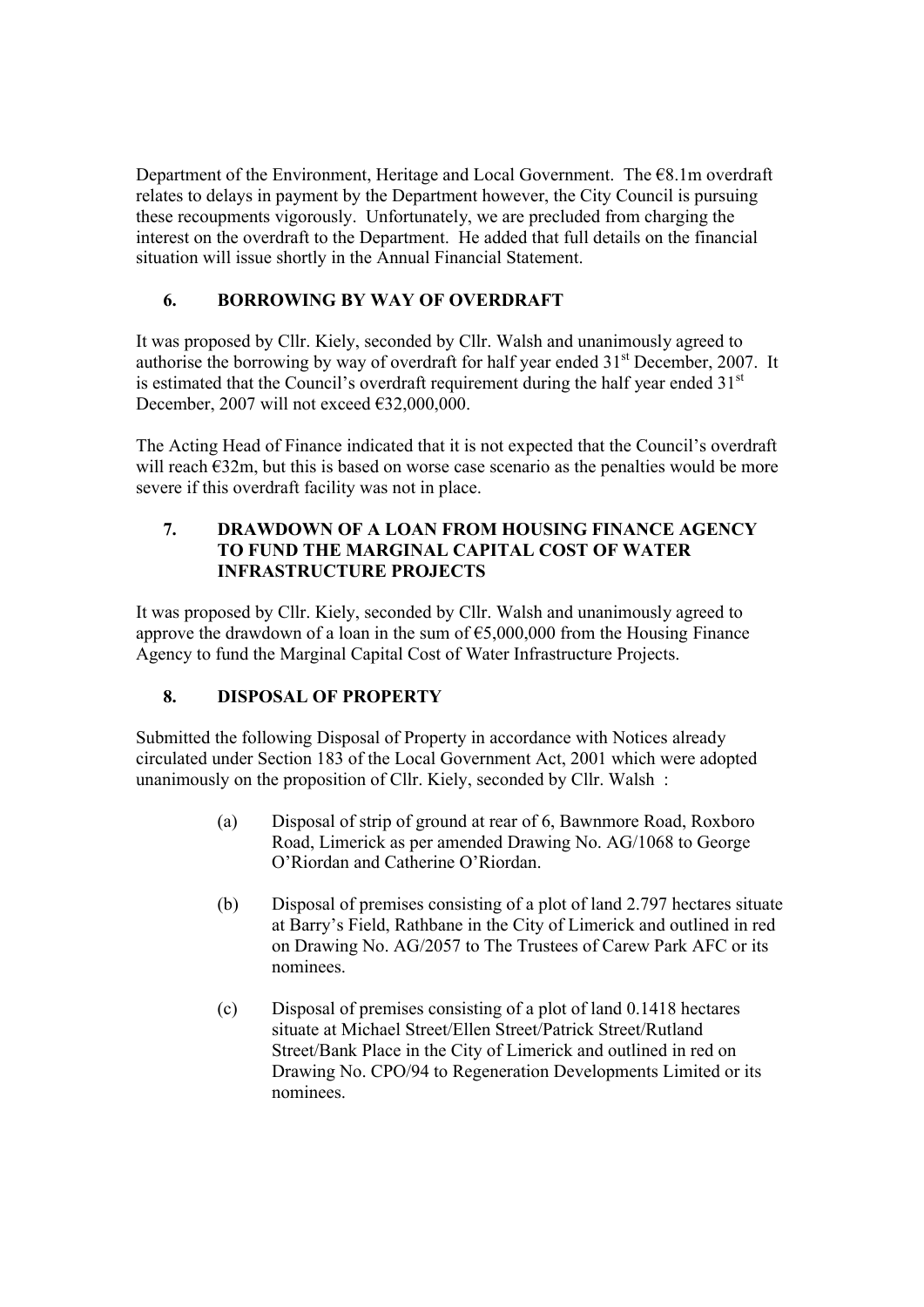#### **9. PARTICIPATION BY MEMBERS AT CONFERENCES**

It was proposed by Cllr. Kiely, seconded by Cllr. Walsh and unanimously agreed to approve participation by members at the following Conferences :

Kilkee Waterworld Conference "Rural Tourism 2007 – 2013" To be held in Kilkee Bay Hotel, Kilkee, Co. Clare  $7<sup>th</sup>$  September, 2007 Estimated Travel and Subsistence per member :  $\epsilon$ 285.91 Conference Fee : €180.00

Association of Municipal Authorities of Ireland 94<sup>th</sup> Annual Conference "Alternative Energy: Delivering a sustainable energy future for Ireland" To be held in Brandon House Hotel, New Ross, Co. Wexford  $13<sup>th</sup> - 15<sup>th</sup>$  September, 2007 Estimated Travel and Subsistence per member :  $€517.26$ Conference Fee : €200.00

Greystones Town Council in association with Ards Borough Council 2007 La Touche Legacy Seminar "The Changing Ireland – Are Local Authorities prepared" To be held in Charlesland Golf and County Club Hotel, Greystones, Co. Wicklow  $28<sup>th</sup> - 30<sup>th</sup>$  September, 2007 Estimated Travel and Subsistence per member :  $644.32$ Conference Fee : €210.00

Kerry Life Education Limited – Getting a Grip 2007 Fourth National Conference on Substance and Alcohol Misuse "Winning or Losing ? The Battle against Substance and Alcohol Misuse" To be held in The Malton Hotel, Killarney, Co. Kerry (formerly the Great Southern Hotel)  $19<sup>th</sup>$  October, 2007 Estimated Travel and Subsistence per member : €319.67 Conference Fee : €180.00

It was unanimously agreed to approve participation by members at the following Conferences also, details of which only came in after the circulation of Council documentation to members last Thursday :

The Parnell Summer School, 2007 "Continuity and Change in Irish Culture, Society and Politics" To be held in The Avondale House and Forest Park, Rathdrum, Co. Wicklow  $12^{th} - 17^{th}$  August, 2007 Estimated Travel and Subsistence per member :  $\epsilon$ 1,037.29 Conference Fee : €275.00

6<sup>th</sup> Annual Benedict Kiely Literary Weekend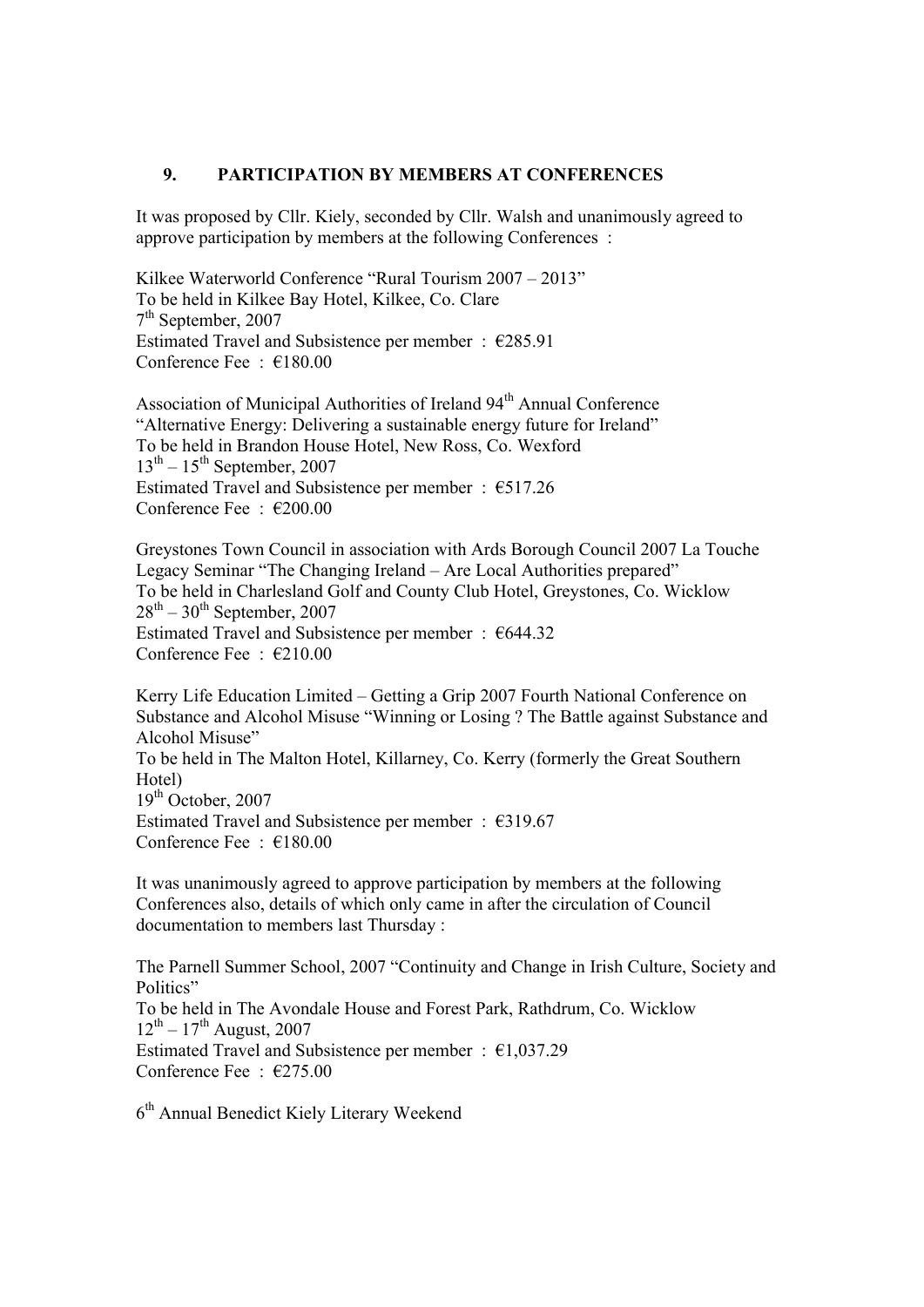To be held in The Strule Arts Centre, Townhall Square, Omagh, Co. Tyrone  $14<sup>th</sup> - 16<sup>th</sup>$  September, 2007 Estimated Travel and Subsistence per member :  $€665.16$ Conference Fee : St£70.00

It was also agreed that any suitable conferences that were received during the Summer would be circulated to members.

#### **10. APPOINTMENT OF MEMBERS OF THE COUNCIL FROM AREAS 3 AND 4 TO THE BOARD OF PAUL PARTNERSHIP (DEFERRED AT MONTHLY MEETING OF CITY COUNCIL HELD ON 28TH MAY, 2007)**

It was agreed that Ward Members decide among themselves who was being appointed from Areas 3 and 4 to the Board of Paul Partnership and to submit the names of the nominees to the Corporate Services Department.

### **11. TO APPROVE SECTION 85 AGREEMENT BETWEEN LIMERICK COUNTY COUNCIL AND LIMERICK CITY COUNCIL IN RESPECT OF THE COONAGH/KNOCKALISHEEN DISTRIBUTOR ROAD**

It was proposed by Cllr. Kiely, seconded by Cllr. Walsh and unanimously agreed to approve Section 85 Agreement between Limerick County Council and Limerick City Council in respect of the Coonagh/Knockalisheen Distributor Road.

# **12. PLANNING PROPOSALS AND DECISIONS**

The Meeting noted the list of planning proposals under consideration at  $15<sup>th</sup>$  June, 2007 and Decisions taken from  $21<sup>st</sup>$  May,  $2007$  to  $15<sup>th</sup>$  June, 2007.

In reply to Cllr. Ryan, the Acting Senior Planner stated that no pre planning discussions have taken place regarding The Bishop's House and lands as it is Limerick City Council's policy not to have pre planning discussions.

The Acting Senior Planner informed Cllr. J. Leddin that additional details have been requested in respect of the planning application for 400 apartments by Redemptorists Fathers.

She stated that she will report back directly to Cllr. Wallace in relation to development at Fort Villa.

Cllr. McLoughlin referred to St. Mary's Park and asked what input the City Council has in relation to this very valuable land.

In reply, the City Manager stated that wide consultation has taken place and all houses in St. Mary's Park have been called on for their views and observations. Proposals are now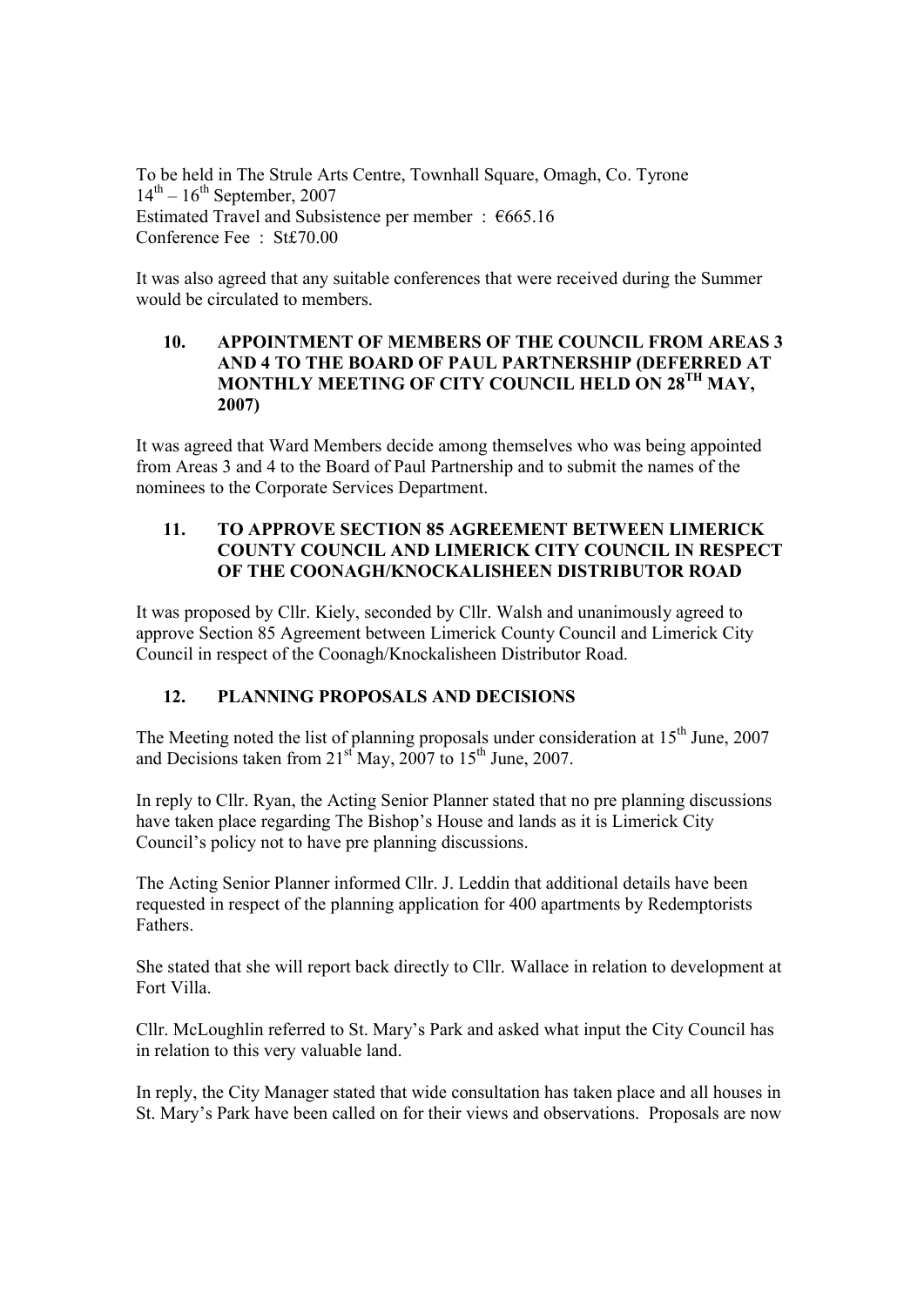being considered and discussions are taking place with the Department of the Environment, Heritage and Local Government with a view to putting draft proposals together. He would welcome suggestions from the Elected Members and agreed to keep them fully informed and updated on the matter. Once the strategy has been prepared it will come back to City Council for approval.

# **13. AN BORD PLEANALA**

The Meeting noted the Decisions taken by An Bord Pleanala from  $21<sup>st</sup>$  May, 2007 to  $15<sup>th</sup>$ June, 2007.

# **14. NOTICE OF MOTION**

Submitted the following Notice of Motion due notice of which was given which was referred to Area Meeting :

"That Limerick City Council Roads Department includes in the forthcoming budget estimates sufficient provision for the complete resurfacing of Greenfields Road and adjacent cul-de-sacs, along with the upgrading of the footpaths throughout the area".

Signed : Cllr. Joe Leddin

# **15. NOTICE OF MOTION**

Submitted the following Notice of Motion due notice of which was given which was referred to the Social Policy and Housing Strategic Policy Committee Meeting :

"That Limerick City Council immediately begin the reconstruction of all one off houses currently burnt out or boarded up in housing estates where all other houses are occupied throughout the city. Such action will provide many deserving families of a home while simultaneously improving the appearance of communities and estates across the city".

Signed : Cllr. Joe Leddin

# **16. ANY OTHER BUSINESS**

Cllr. Cronin referred to an article in the local papers on  $16<sup>th</sup>$  June, 2007 regarding housing development on New Road, Thomondgate.

In reply to Cllr. Kennedy, the City Manager stated that Limerick Docklands Group are well aware of Limerick City Council's views in relation to the docklands. They wrote to Groups who were not present at meetings seeking their observations. Limerick City Council wrote and informed the Group that they were preparing a Development Plan for the area and that they should be making submissions to the City Council however, to date, such submissions have not been submitted.